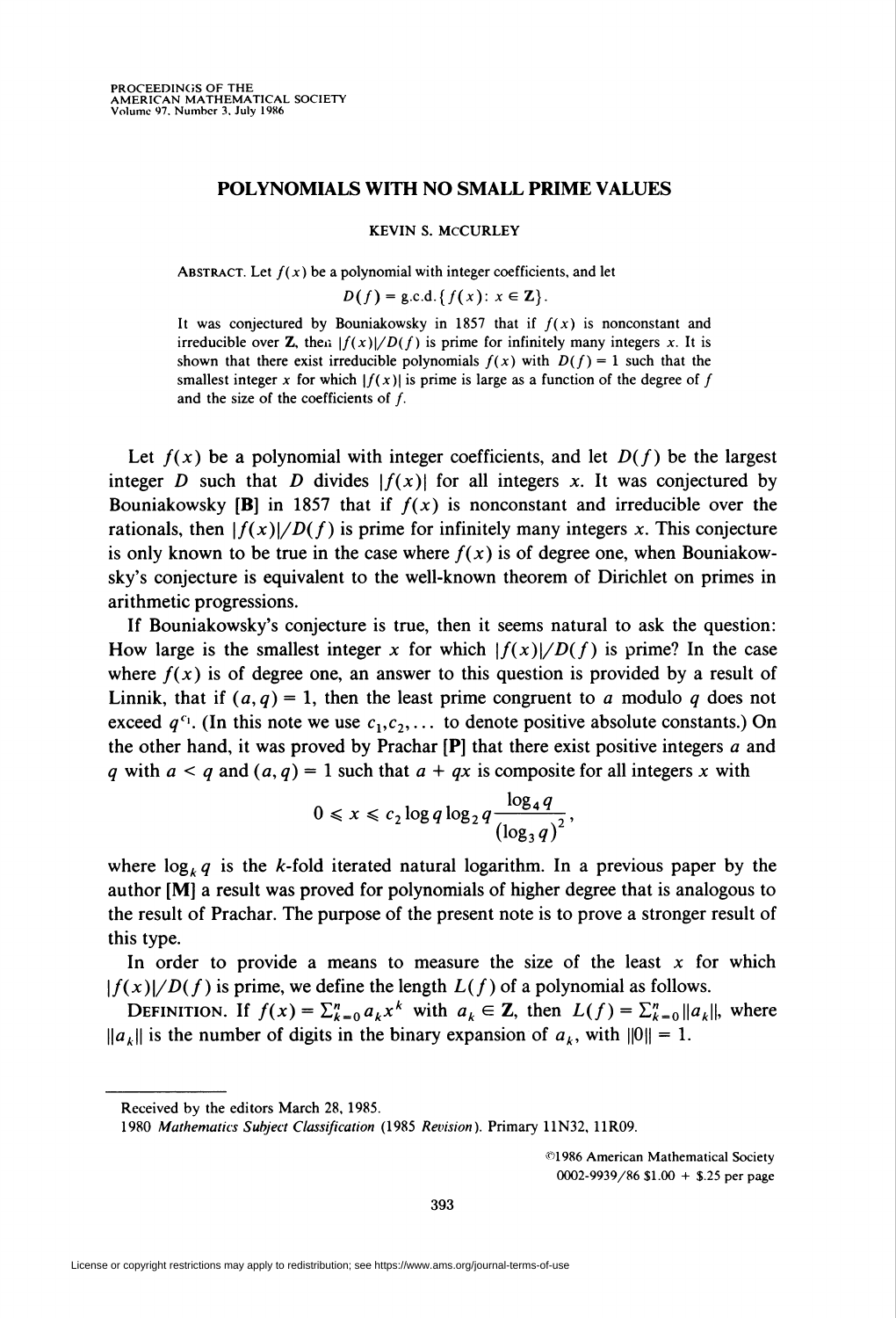This definition is motivated by computer science concerns (see [M]), but the result of this paper could be as easily formulated in terms of some other measure of the size of f, e.g.  $L^*(f) = \log(\sum_{k=0}^n a_k^2)$ .

In [M] it was proved that there exist irreducible polynomials  $f(x)$  of arbitrarily large degree with  $D(f) = 1$  such that  $|f(x)|$  is composite for all integers x with

$$
|x| < \exp\left(\exp\left(c_3 \frac{\log L(f)}{\log_2 L(f)}\right)\right).
$$

It was conjectured by Adleman and Odlyzko  $[AO]$  that if f is irreducible, then the least x for which  $|f(x)|/D(f)$  is prime is  $\ll \exp(L(f)^{c_4})$ . The following result shows that this conjecture is essentially best possible, since we must have  $c_4 \geq 1/2$ .

THEOREM. There exist irreducible polynomials  $f(x)$  of arbitrary degree with  $D(f) = 1$ such that  $|f(x)|$  is composite for all integers x with

$$
|x| < \exp\bigl(c_5\sqrt{L(f)/\log L(f)}\bigr).
$$

The proof of this result is constructive and extremely simple, relying only on the Prime Number Theorem.

The principle behind the proof of this result is to choose  $f(x)$  in such a way that the congruence  $f(x) \equiv 0 \pmod{p}$  has  $p - 1$  solutions modulo p for all odd primes p with  $p - 1 \le n =$  degree of f. This forces the values of x for which  $|f(x)|$  is prime to belong to an arithmetic progression with modulus  $\prod_{3 \leq p \leq n+1} p$ .

Let  $p_1 < p_2 < \cdots < p_m$  be the first m odd primes, where m is large. The following polynomials will be demonstrated to satisfy the claim made in the theorem of this note:

$$
f(x) = 2p_1 \cdots p_m + \sum_{k=1}^{m-1} 2p_{k+1} \cdots p_m \prod_{i=1}^{p_k-1} (x + 2i) + \prod_{i=1}^{p_m-1} (x + 2i).
$$

Note that  $f(x) = \sum_{k=0}^{n} a_k x^k$ , where  $a_n = 1, n = p_m - 1$ , and  $a_k \equiv 0 \pmod{2}$ ,  $0 \le k \le n$ . Furthermore we have  $a_0 \equiv 2 \pmod{4}$ , so that  $f(x)$  is irreducible by Eisenstein's Criterion.

Since  $f(-2) = 2p_1 \cdots p_m$  and  $f(1)$  is odd, it follows that  $D(f)$  divides  $p_1 \cdots p_m$ . Note that if  $1 \leq k \leq m$ , then

$$
f(x) \equiv b_k \prod_{i=1}^{p_k - 1} (x + 2i) \pmod{p_k}
$$

for some integer  $b_k$  with  $b_k \neq 0 \pmod{p_k}$ . Hence  $f(x) \equiv 0 \pmod{p_k}$  if and only if  $x \neq 0$  (mod  $p_k$ ). From this it follows that  $D(f) = 1$ . Furthermore, if x is an integer with  $0 < |x| < p_1 \cdots p_{m-1}$ , then at least two of the primes  $p_1, \ldots, p_m$  do not divide x, and it follows that  $|f(x)|$  is composite. Since  $f(0)$  is composite, we have established the fact that if  $|f(x)|$  is prime, then  $|x| \ge p_1 \cdots p_{m-1}$ .

We now estimate  $L(f)$ . Note that

$$
0 \leq a_i \leq f(1) < p_m! + m 2^{p_m} p_m! < p_m 2^{p_m} p_m!.
$$